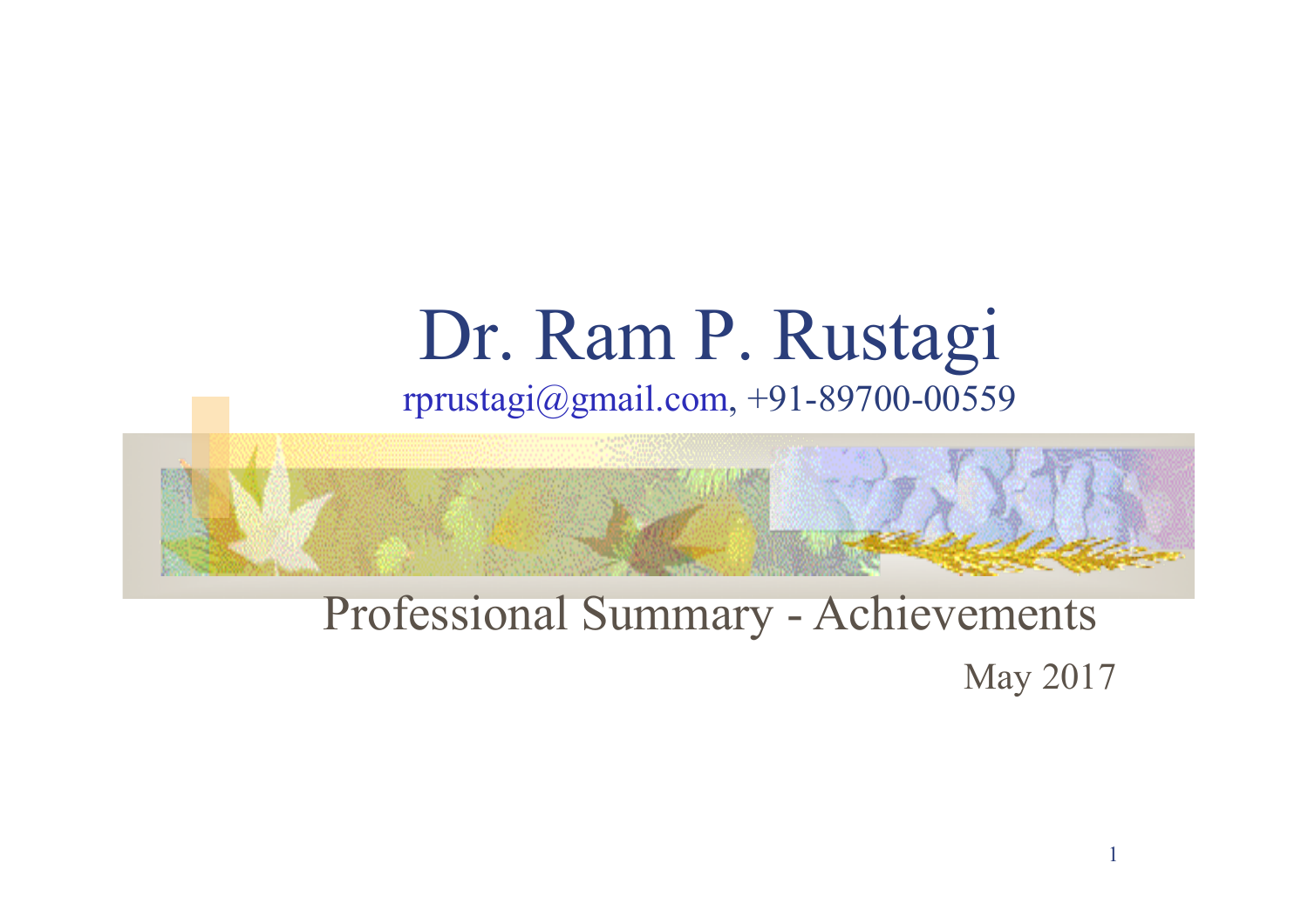### Overview

- $\blacksquare$  Executive summary
- Academics & Research
- Technology achievements
- **n** Leadership
- Careers chronology
- SWOT analysis
- **n** Epilogue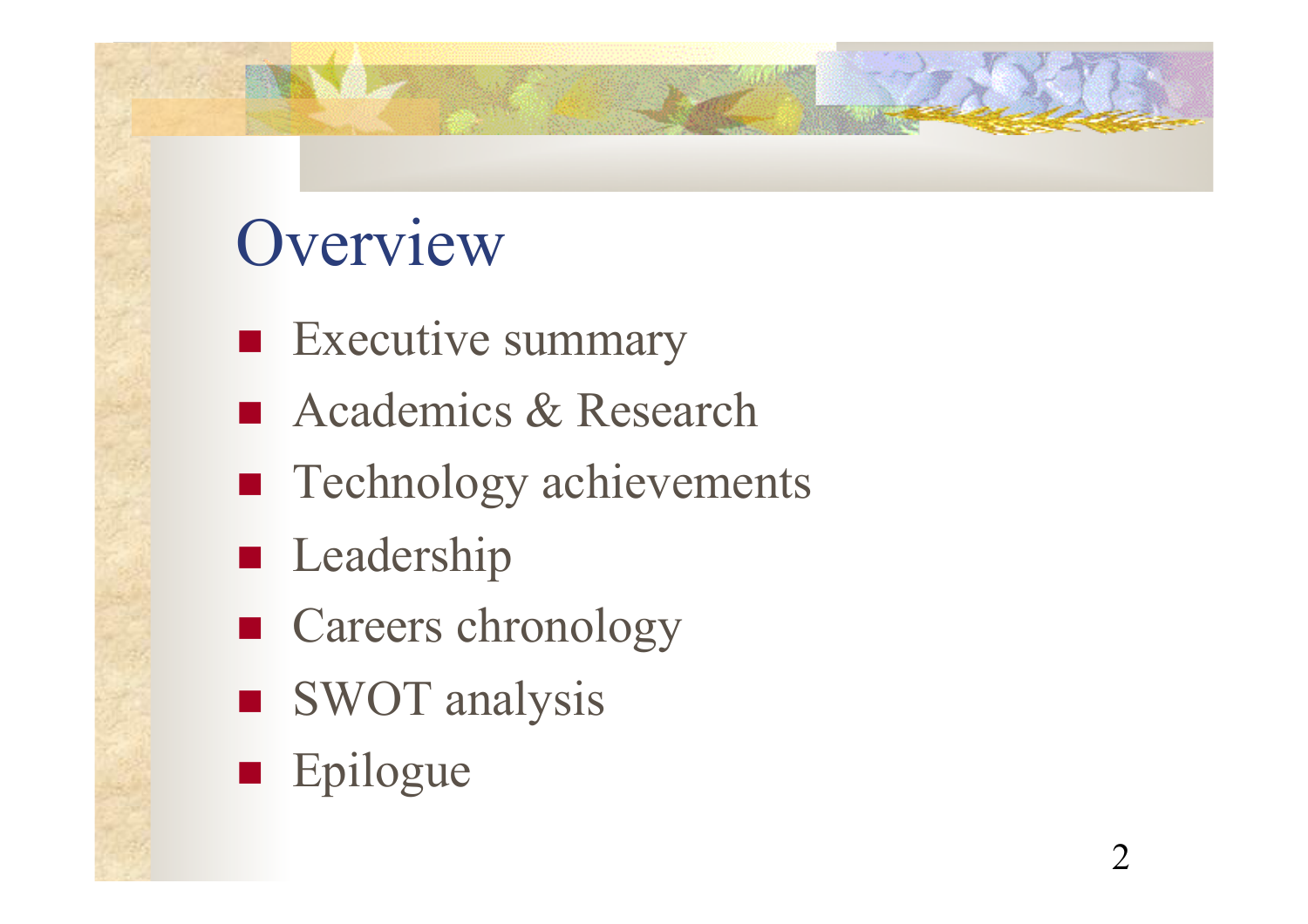### Executive Summary

- 30+ years in Academic/product/applications
	- $\blacksquare$  10+ years in academy and research
	- <sup>n</sup> 20+ years in **Telecom & Networking** domain
		- VAS applications, Switching, AAA services
		- $\blacksquare$  OSS/BSS for WiFi, Internet & enterprise networks
	- Initiated filing of several patents
	- **Exposure across the globe** 
		- <sup>n</sup> North America, Europe, South East Asia, and India
	- $\blacksquare$  Richness of experience
		- <sup>n</sup> Invited speaker (Intel, IEEE Conferences, Academia etc)
		- Academics, Starts-up, R&D organizations, large corporations
	- Hands on to solve extremely critical problems
	- Conducted several hands-on workshops in Networking
		- IPv6, Practical Hands-on Networking, NGN etc.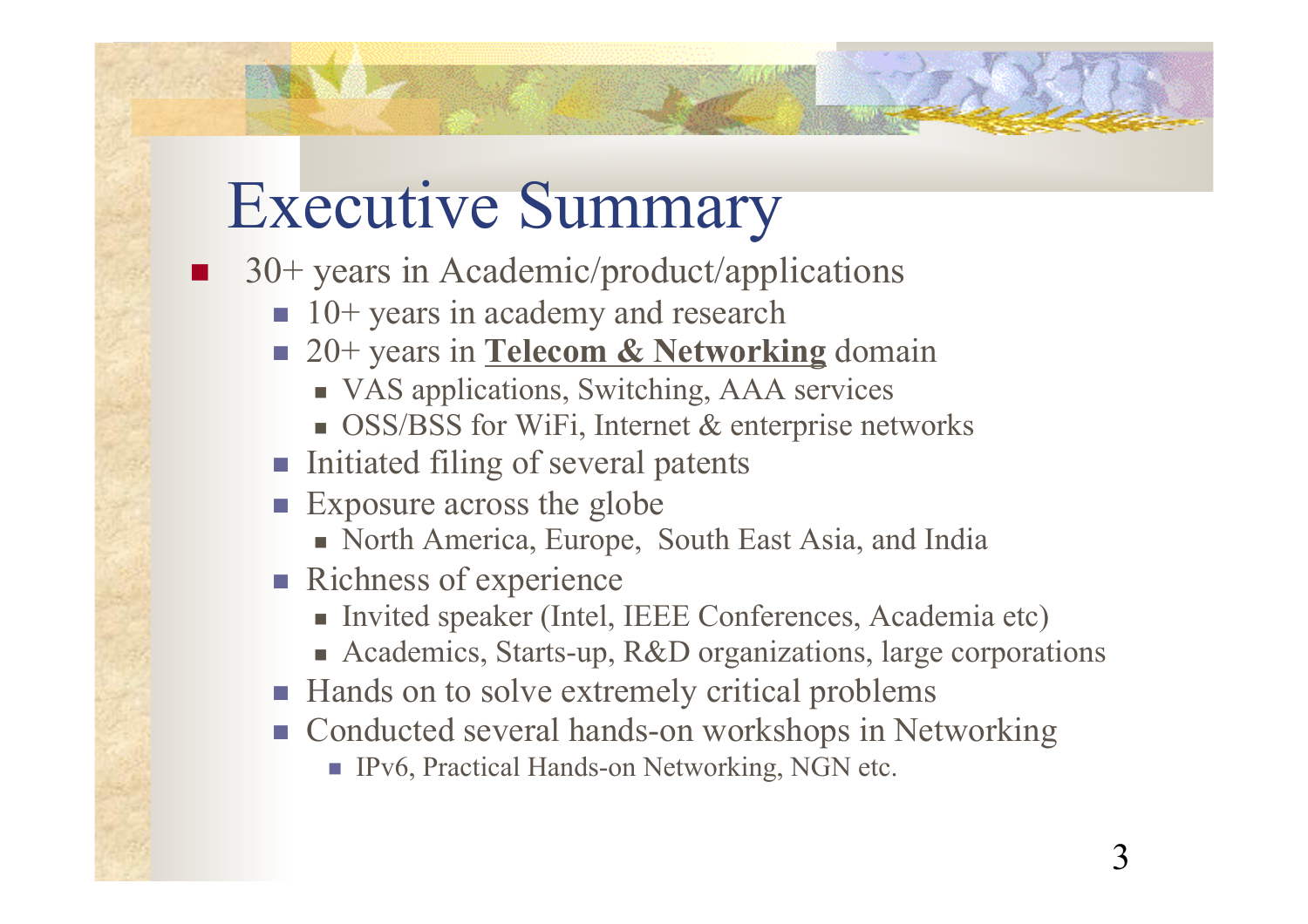## Academics & Research

- **n** Academic qualifications.
	- **n** Ph. D (Comp. Sc.  $&$  Engg)
		- <sup>n</sup> IIT Delhi (Indian Institute of Technology), India. 1998
	- M. Tech
		- <sup>n</sup> IISc (Indian Institute of Science) Bangalore, India. 1981
	- $M.$  Sc
		- Delhi University, Delhi, India. 1979.
	- Ph. D Guide
		- Completed : 1 under Dr MGR University
		- n In progress: 2 under Visvesvaraya Technology University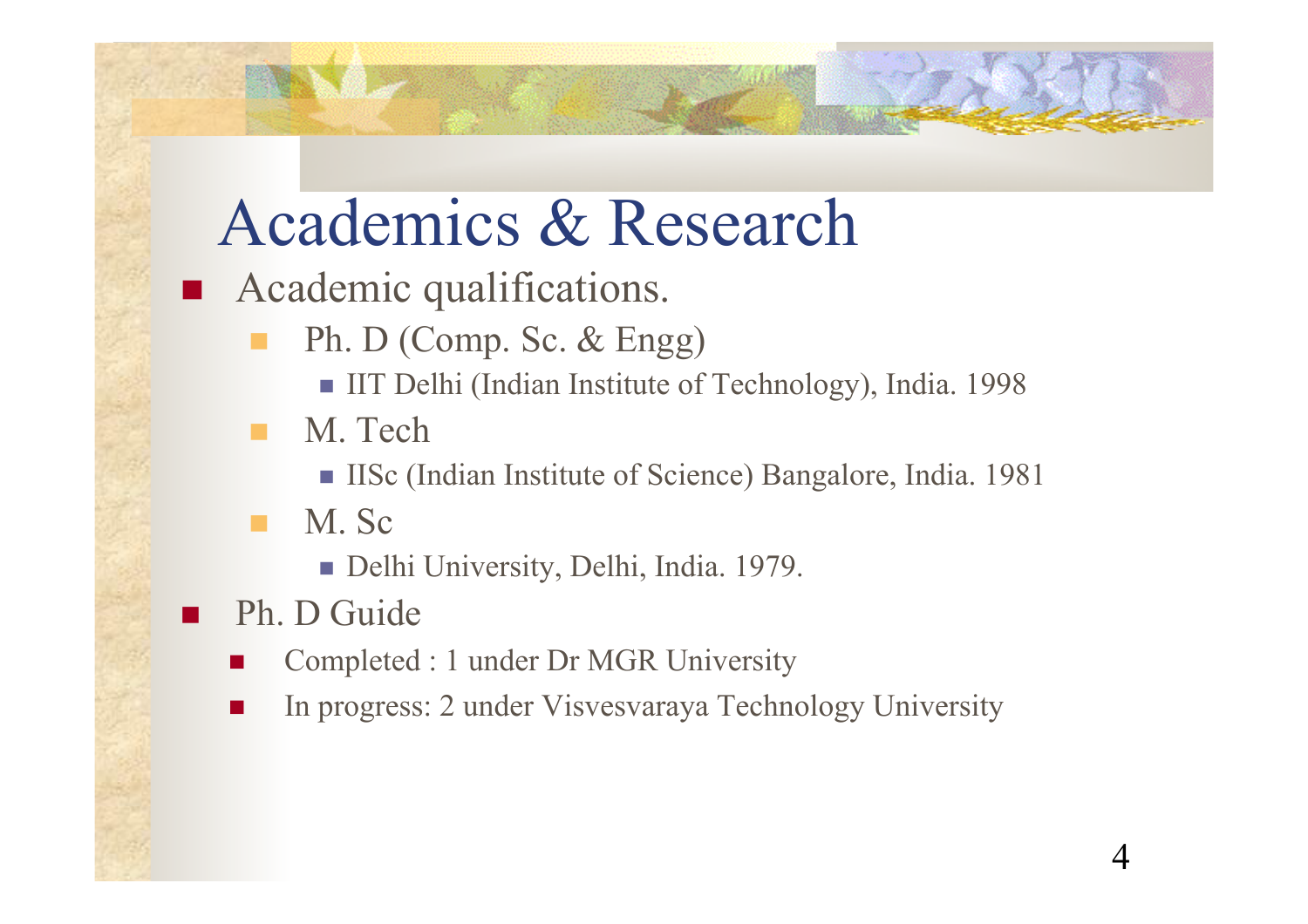# Academy & Research

- Innovations introduced
	- Theory: Open Book exams, Take home examps
	- Lab Practicals: Practical hands on based experiments
		- Experience live what a student studies
	- Assignments: online submissions
	- Evaluation: assignments, quizzes, programming, etc
- Research/Project grants
	- Pluribus Networks Inc, (USA) Software Defined Networking
	- Huawei Technologies India Pvt Ltd:
		- Huawei Innovation Lab
	- Kirusa Software Pvt Ltd: Micro blogging application in cloud
- **Consultancies** 
	- Pronto Networks India, ADA Systems India, Health Heal India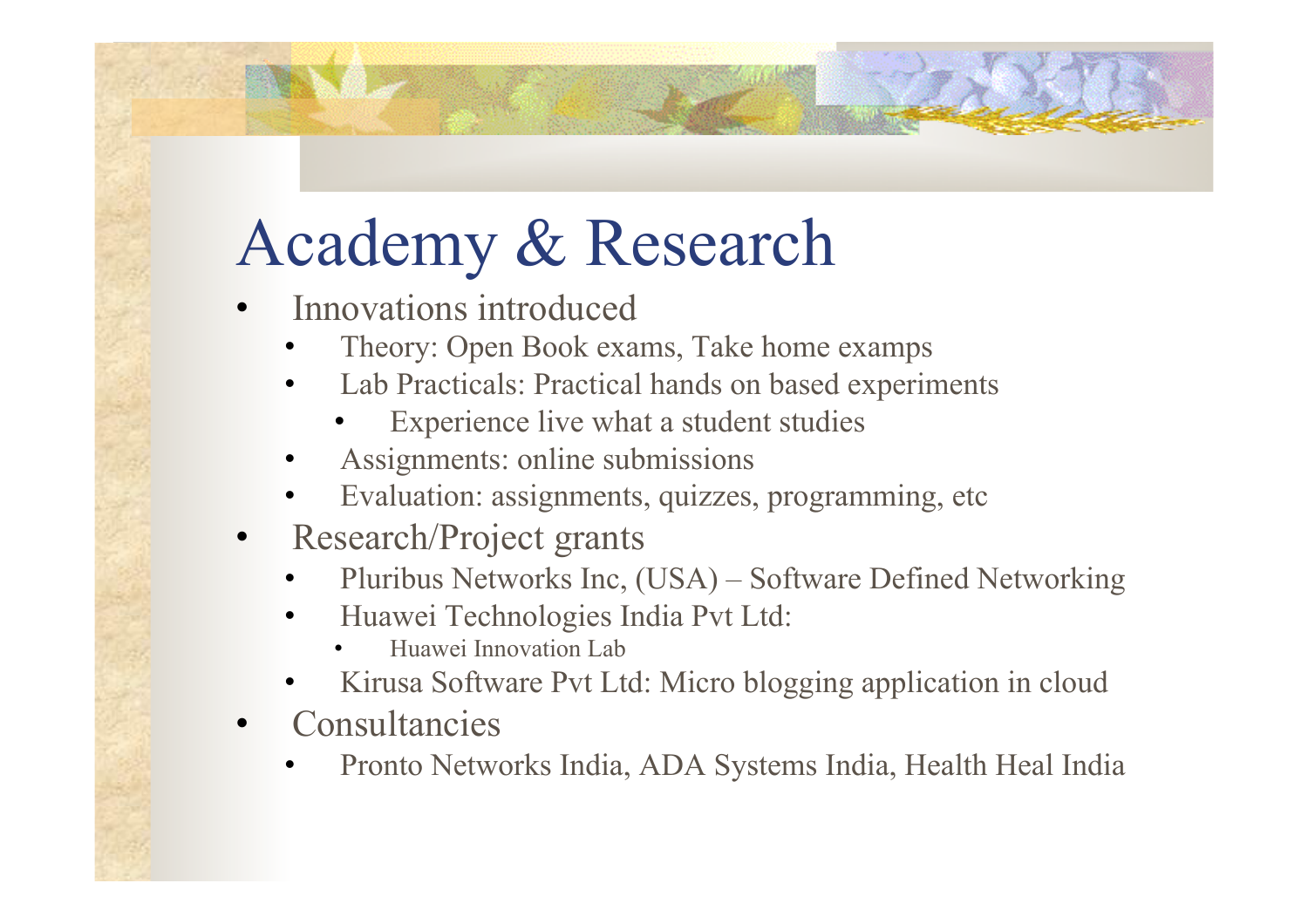# Technology Achievements

Cloud applications

- Full backup, data backup & sync with phone, tablet etc
- Includes Media, SMS, Call Logs
- User centric data sync approach vs device centric
- Cellular applications
	- Handling 4000+ SS7/ISUP calls/sec, Missed Calls Alerts
	- Call-Complete implementation, empower caller.
- End user  $access$  public hotspots
	- **Non-intrusive auto authentication (user transparent)**
	- **Example 1 2 Lero configuration change** for end user
	- <sup>n</sup> **Segregating virus infected users**
- Telco/wireless ISP field operations
	- **Plug-n-play deployment** of hotspot controller
	- <sup>n</sup> **remote software upgrade, Remote web console/telnet**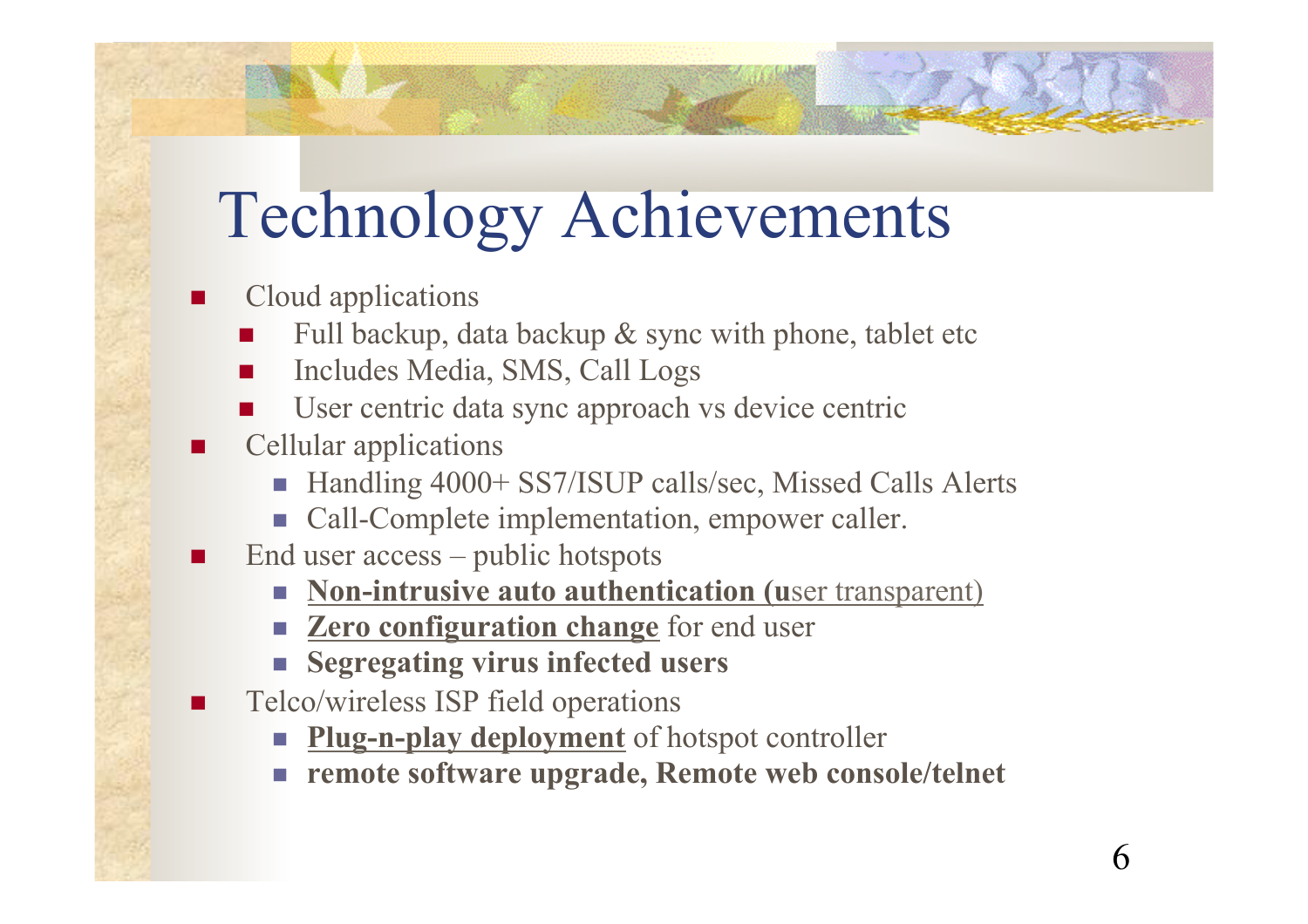# Technology Optimizations…

- Missed Call Alert application
	- $\blacksquare$  10x performance improvement
- n OSS/BSS for broadband wireless access
	- $\blacksquare$  10x performance improvement
- Telecom switching systems
	- Defined messaging communication architecture
	- Real time scalable call routing of voice calls
- High performance web transaction system
	- **n** Single system view to outside world
	- Distributed algorithm to elect cluster leader
	- $\bullet$  O(1) time scheduling algorithm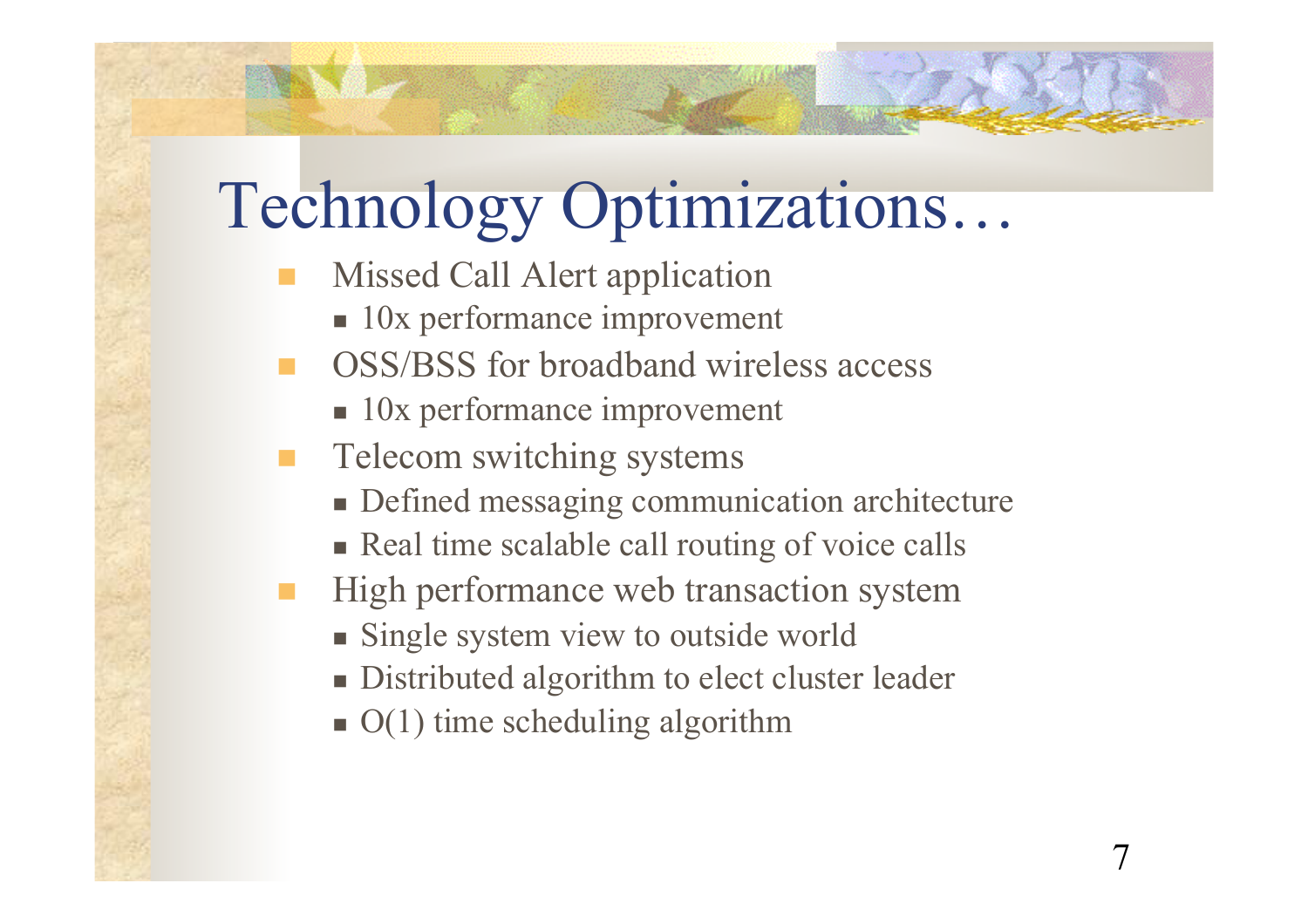## Leadership Characteristics

- People
	- Delegation, imbibe ownership (buck stops at me)
	- $\blacksquare$  Accept mistakes (review to ensure non-critical)
	- $\blacksquare$  Mentoring help the team grow
- Processes
	- $\blacksquare$  Key: requirements clarity
	- <sup>n</sup> Small achievable targets (incremental development)
	- Involve QA early, manage with thin resources
- **n** Product development:
	- **n** Correctness, maintainability, efficiency, elegance
	- End consumer and usability focus
	- Plan and design future evolution
	- Hands-on, get involved in design/architecture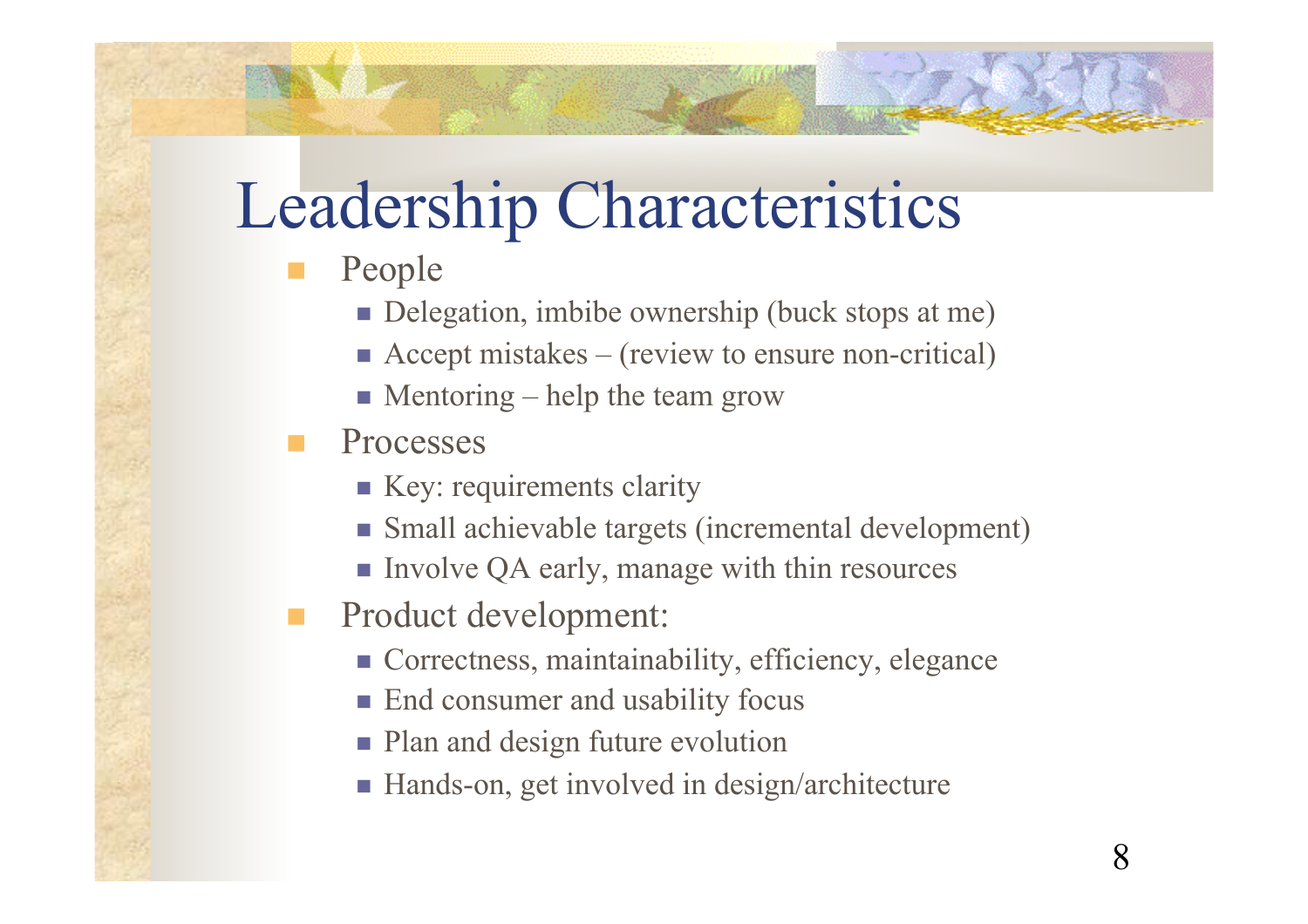#### **n PES** Institute of Technology, Bangalore, India.

- $Nov-2010 May 2017$ 
	- Jan 2015-June 2016: Sabbatical at Smartron India Pvt Ltd
- Member Board of Studies (MCA), VTU
- n Professor Dept. of Computer Science & Engg
	- Networks & Security, Software Defined Networks
	- IoT, and Cloud
- Research(Ph.D): guided: 1, in progress : 2
- n Paper reviewer for IEEE ANTS, IEEE ADCOM, IUCEE
- Invited Speaker : IEEE ADCOM, Intel Academy India Forum
- Recipient of 4 Research grants in Network domain
- Organized several Workshops/Seminars
	- ICMCCA, IEEE-Train The Trainer, IPv6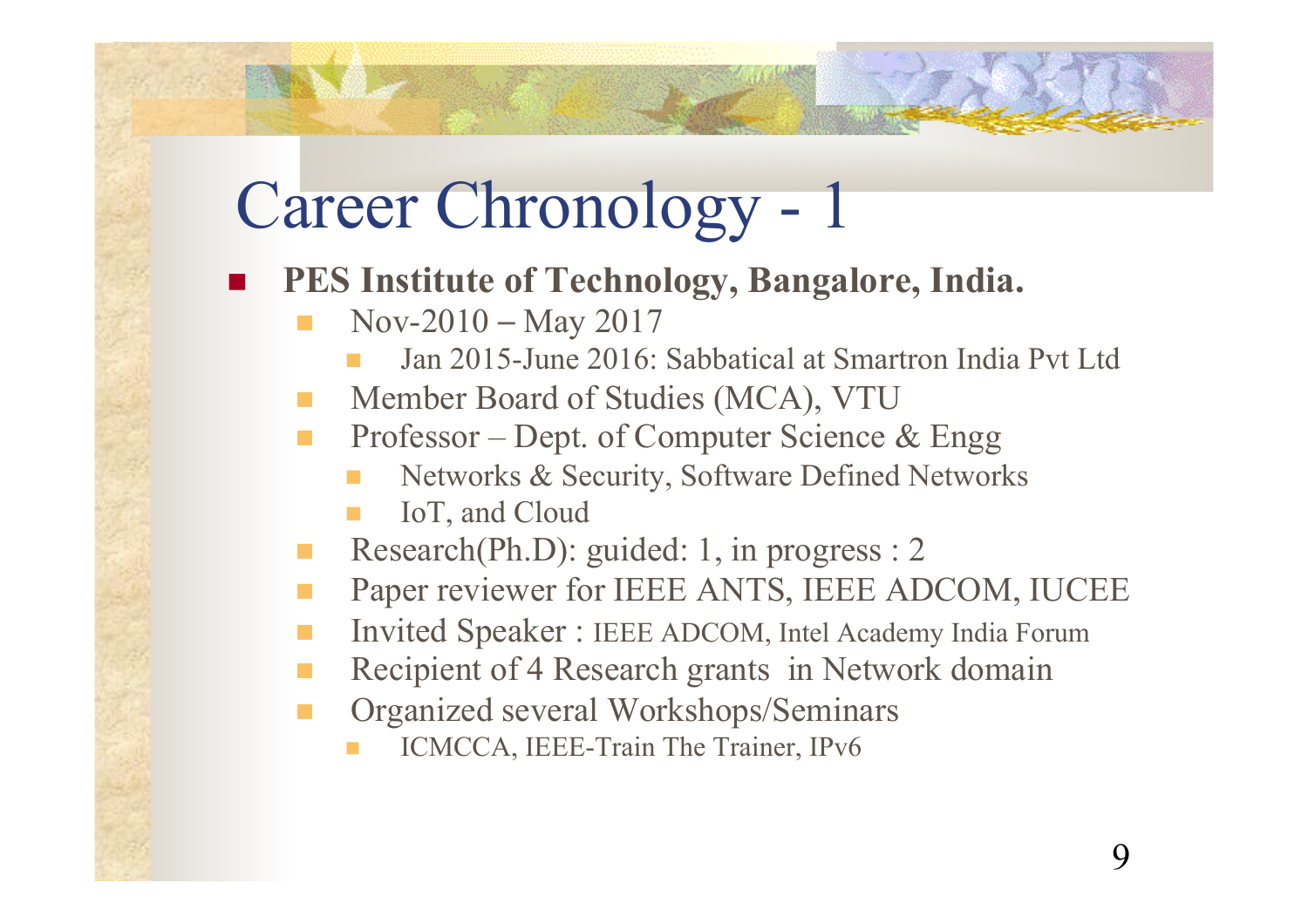#### ■ Kirusa Software Pvt Ltd, India.

- Jan-08 Oct 2010
- Vice President (Application & Services),
	- Missed Call Alerts, Call Completion, VoiceSMS etc.
	- VAS Applications (Contest, Tele-voting ...), handset applications
	- IN Integration for Charging/Billing
	- Managing multi-location in house/outsource teams
- Operations Support (India) Incharge
	- <sup>n</sup> India Vodafone, Idea Cellular, Tata Teleservices, etc.
	- APAC Grameenphone, Warid, Ufone
	- **EMEA** Etisalaat, Zain, MTN etc.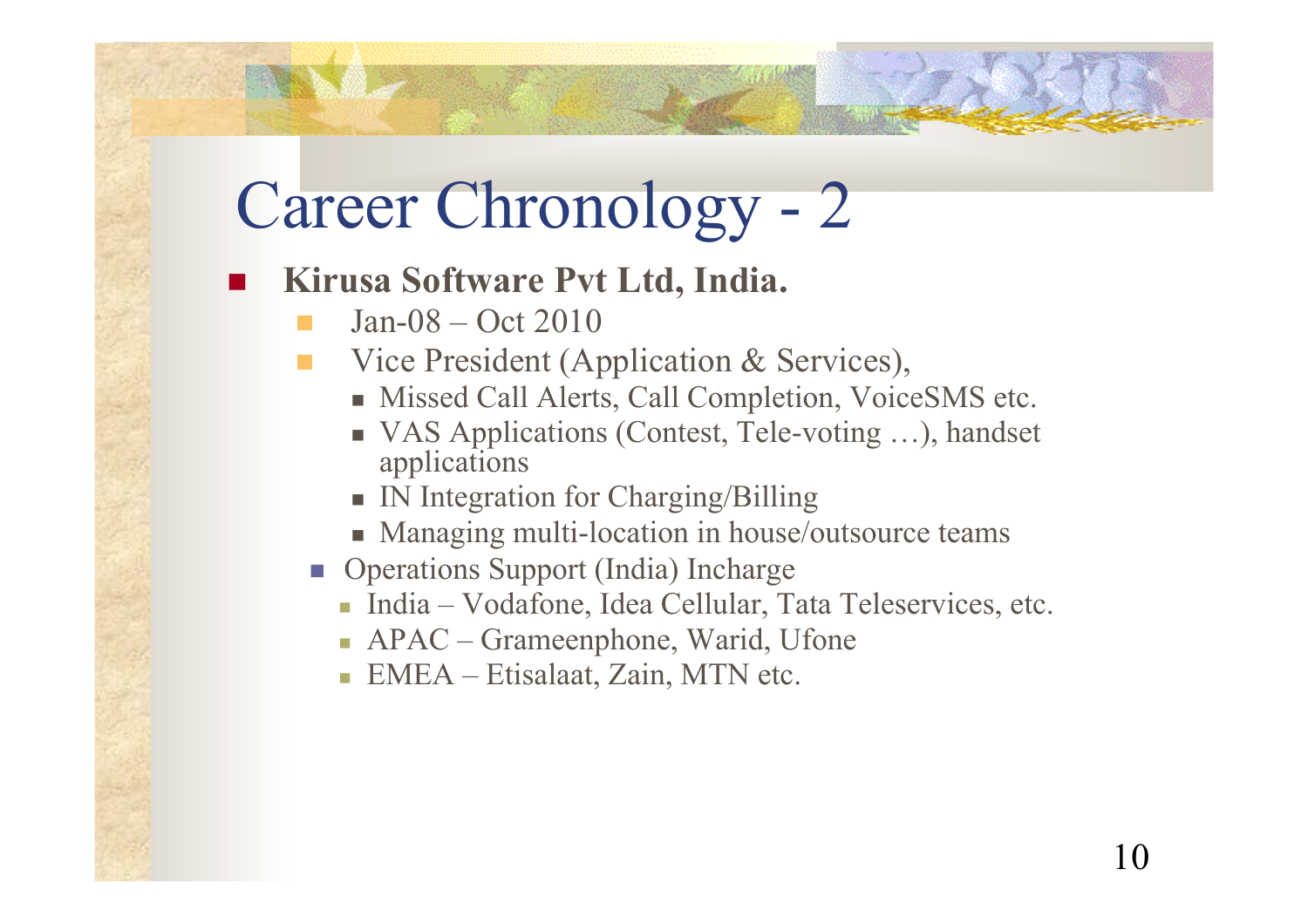#### n **Pronto Networks, CA, USA & Bangalore**

- $\blacksquare$  Apr 2002 Jan 2008
- Head, India development center, Bangalore
	- <sup>n</sup> VP Tech (Aug'04–Jan 08), Director Engg (Apr 02-Aug 04)
	- $\blacksquare$  Managed 100+ professionals
- **n** Technology and Product Domain
	- $\blacksquare$  Retail segment
		- n Public hotspots (café, airports, malls), hotels, city wide WiFi mesh (20+ cities in USA), residential dwelling units
		- <sup>n</sup> Wholesale/corporate
			- Corporate visitor/employee WiFi access
		- **n** Offers converged services platform to ISP/Telcos
			- Back office and service control functions,
			- Roaming ISPs/aggregator: Boingo, iPass, Syniverse.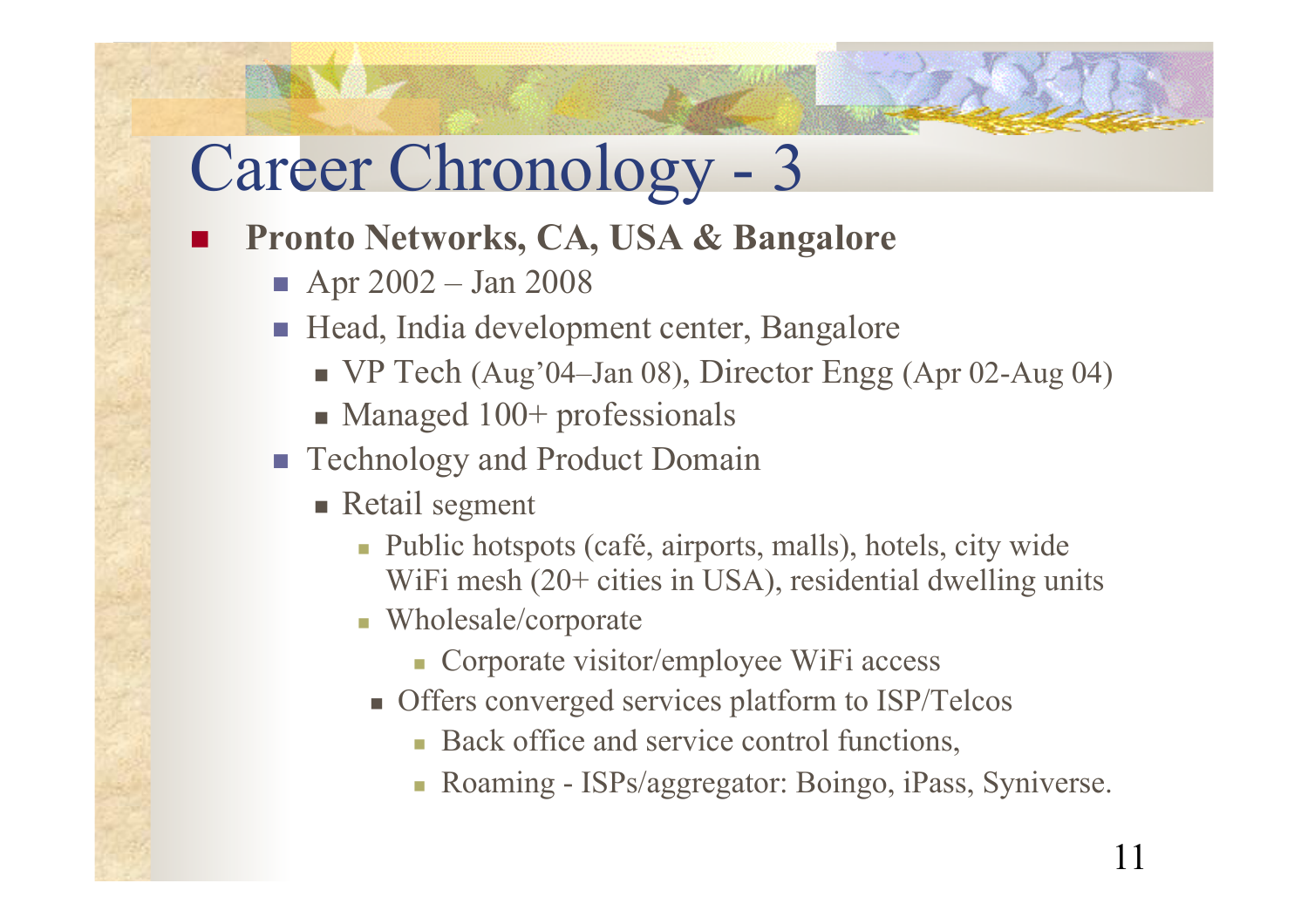#### **Pronto Networks…**

OSS/BSS system for public access

- Technology development and product delivery
- $\blacksquare$  Mentored a team 40+ technology professionals
- Hot standby, fault tolerance & scalability
- Credit card processing (Verisign, PayPal, WorldPay etc.)
- **n** RADIUS, LDAP, SMPP servers, HLR and IN Integration
- Access controller for hotspot locations
	- Embedded device providing WiFi seamless access
	- **n** Interaction with external interfacing products
		- **Property management system (Fidelio, IDS, HSIA)**
- WiMax product venture study
	- **Requirements, analysis and design for CSN/WiMax**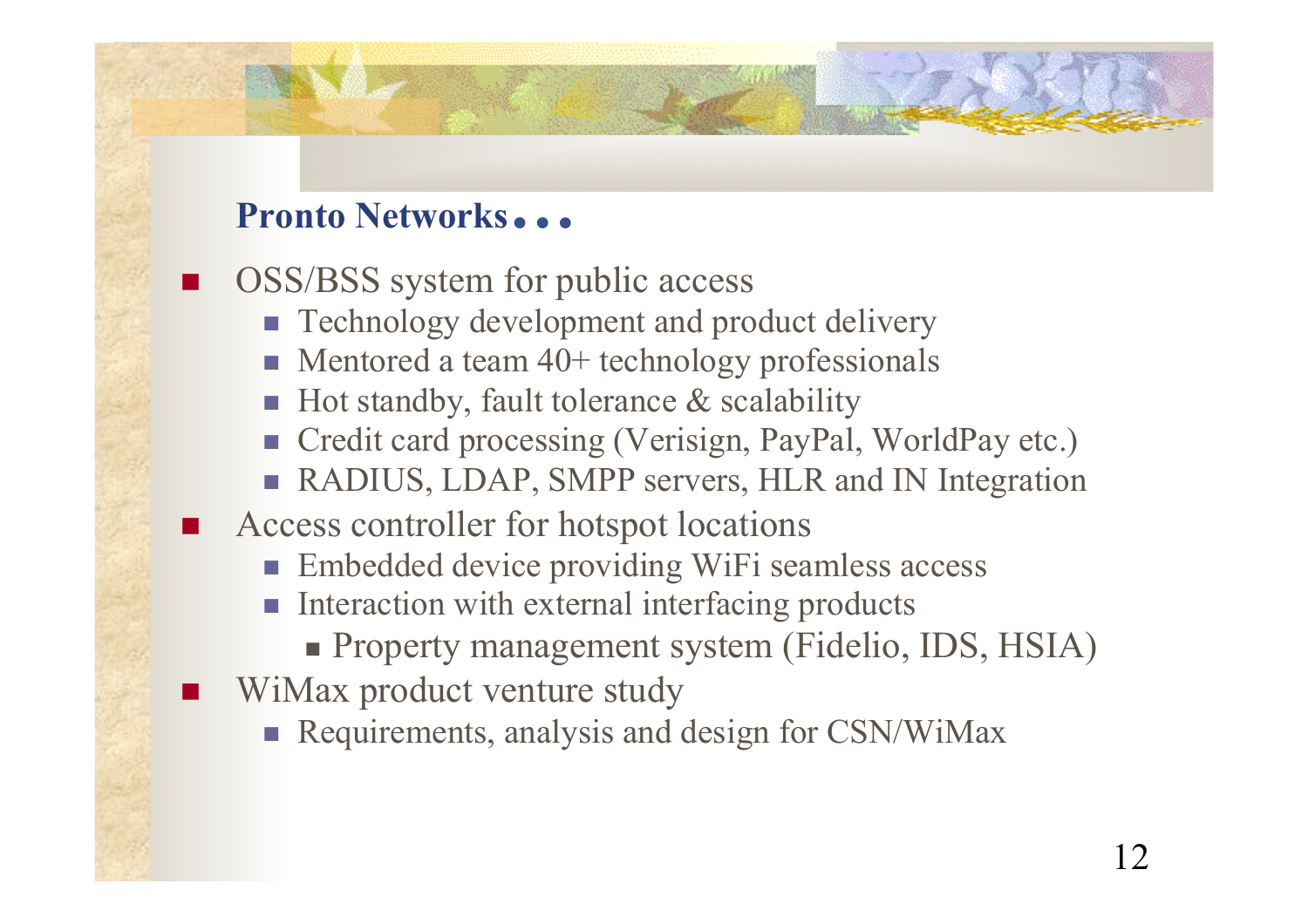- n **Abeona Networks, CA, USA** 
	- Director of engineering :  $Oct'00 Feb'02$
	- Product/Technology Development
		- <sup>n</sup> High performance web transaction controller
		- Cluster administration & management
			- Monitoring, membership control, software upgrade
		- <sup>n</sup> Web content management with replication
			- <sup>n</sup> Staging, versioning, deployment, synchronization
		- $\blacksquare$  N + 1 fault tolerance
		- $\blacksquare$  Integration with network switching fabric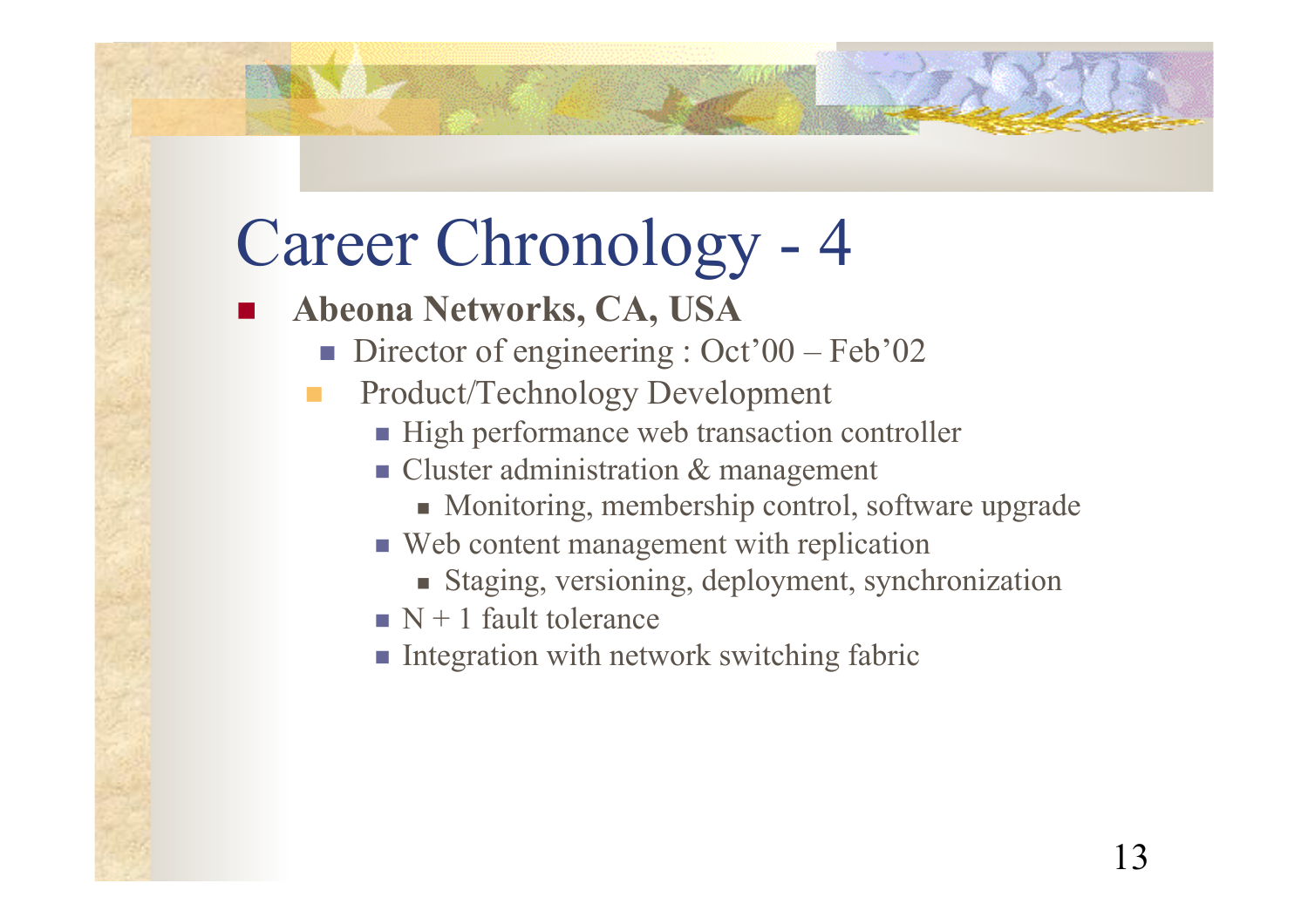- n **Savera Systems, NJ, USA** 
	- Director of engineering: Aug 1998 Oct 2000
	- n Product Interconnect Billing System
		- $\blacksquare$  First 100% web based interconnect billing product
	- n Engineering development responsibilities
		- Interconnect billing settlement  $&$  reconciliation
		- **n** Requirement analysis and interconnect specifications
			- European Telco's interconnect agreement
			- National interconnect agreements
		- $\blacksquare$  Mentoring a team of 10+ people
		- $\blacksquare$  Design/code review functions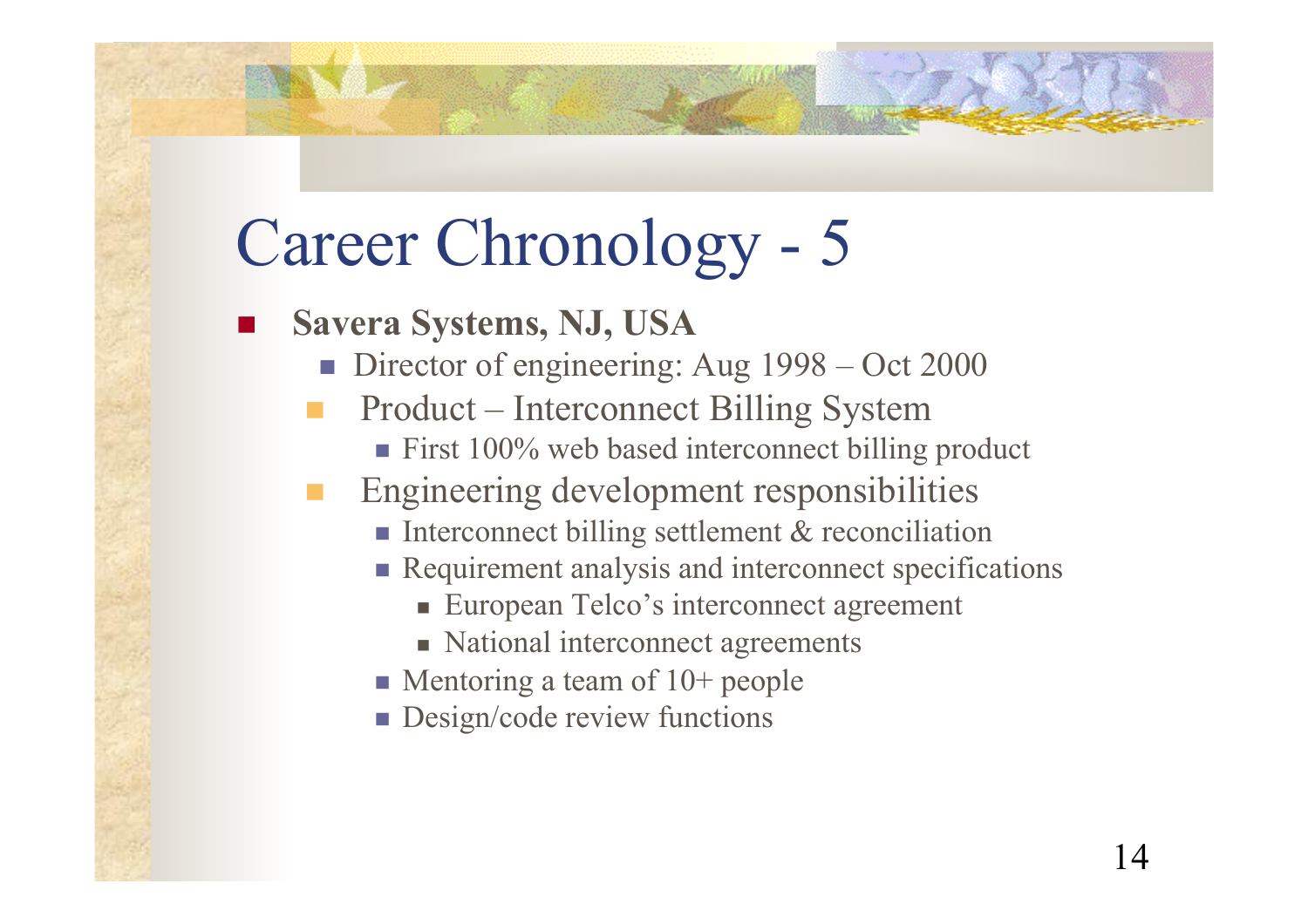- n **I I T Delhi, India** 
	- <sup>n</sup> **Feb 1991 to Apr1998**
	- SSO-I (equivalent to Assistant Professor)
	- <sup>n</sup> Industrial Consultancies
	- **Responsibilities** 
		- Established first TCP/IP network in the country
			- Networked all the 6 premier education institutes
		- Worked with all LAN/WAN technologies
			- All kind of Ethernet Technologies
			- $\blacksquare$  ATM, OSI, X.25 networks
			- Transitioned WAN connectivity:1200bps to 2Mbps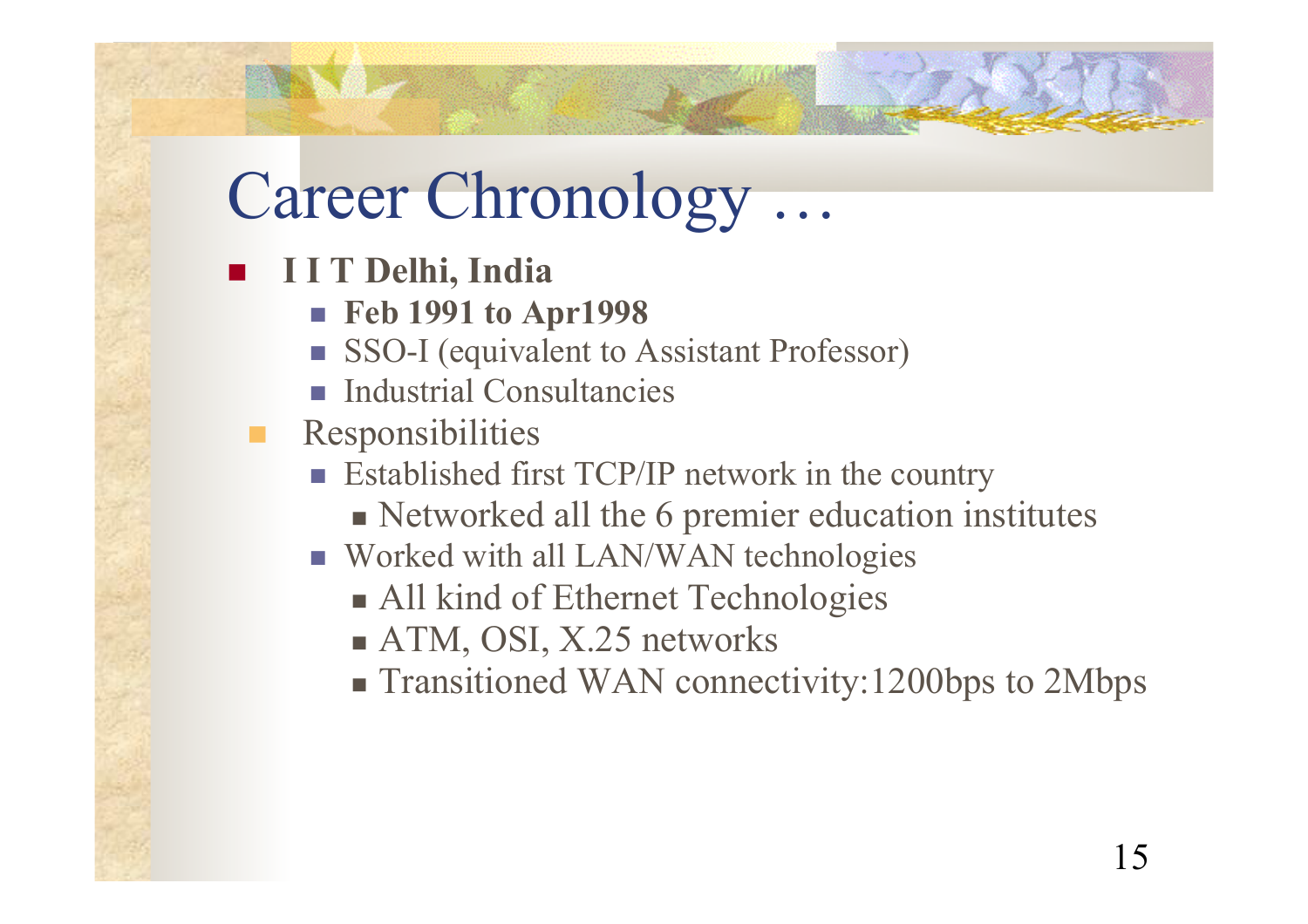- n C-DoT Delhi, India. 1985-1990
	- $\blacksquare$  Designed & developed voice call routing
	- **n** Designed Inter Process Communication Architecture
		- **n** Defined message fields, framing and format
		- <sup>n</sup> Support variable length message (a new concept then)
	- **n** Designed CRM software module
	- **n** Defined software processes
		- $\blacksquare$  Coding & review guidelines, design walk-through etc.
- Harris Corporation, CA, USA.
	- **n** Consultant, 1990-1990.
- HCL Ltd R & D engineer, 1981-85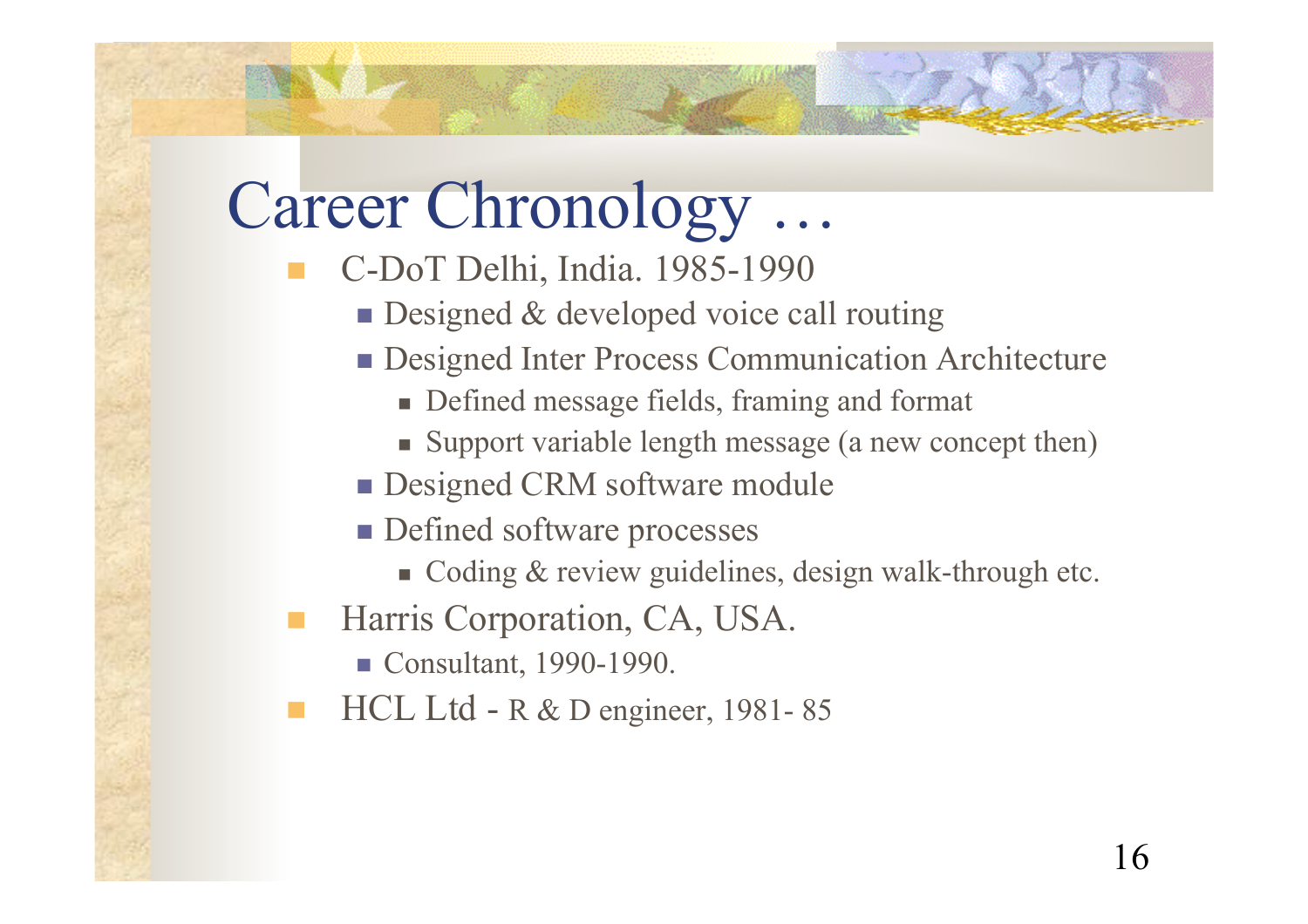# SWOT Analysis

Strength

- **n** Lead the team from the front
- Strong Analytical skills and Research oriented approach
- Focus on practical, workable algorithms for complex issues
- Take complete ownership (successes & failures)
- Focus on end user usage convenience
- Weakness
	- On occasions too upfront, aggressive and politically incorrect criticism
- **Opportunities** 
	- Rapid assimilation  $\&$  insight gain of new technologies
- **Threats** 
	- $\blacksquare$  Non-challenging, routine work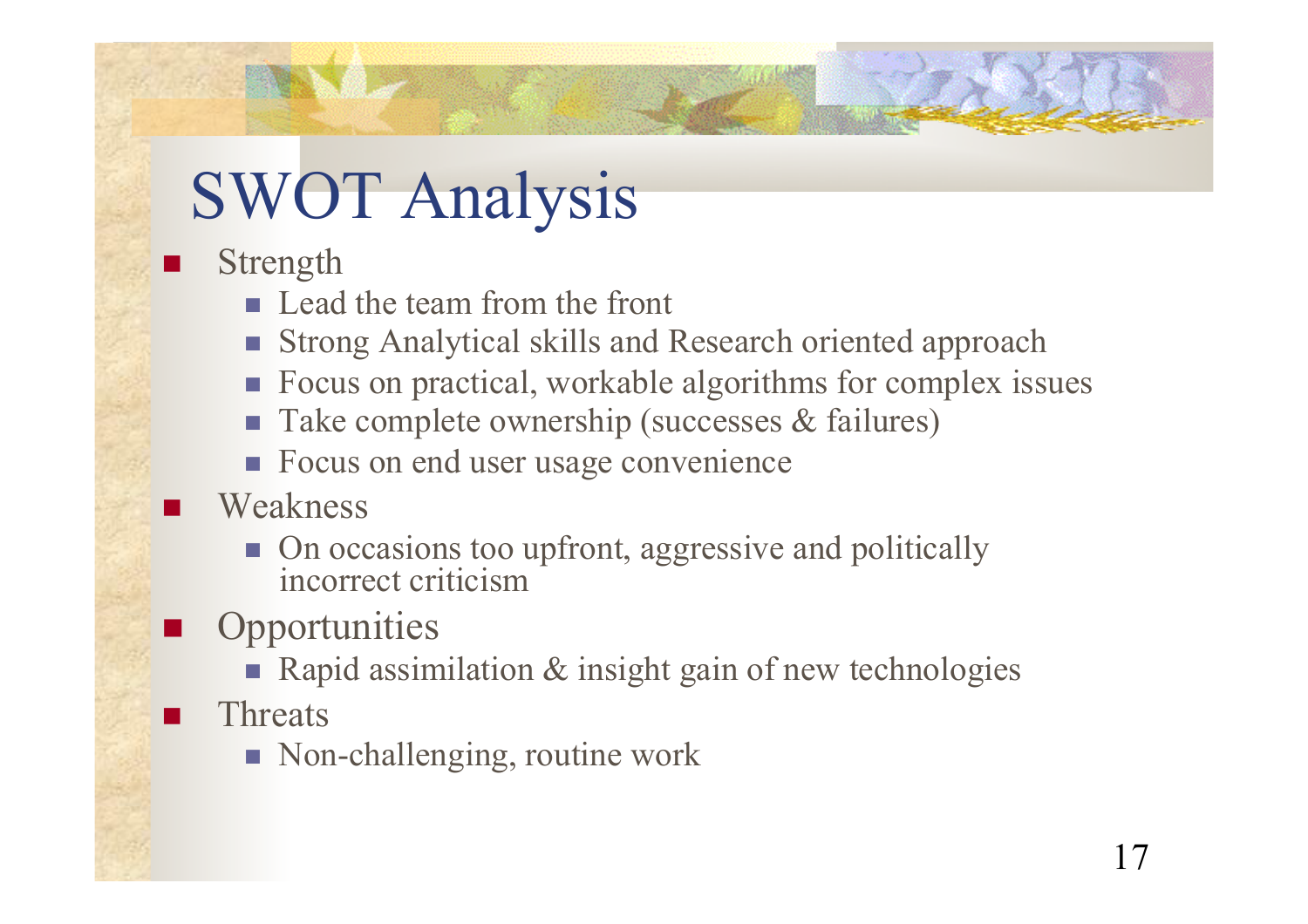# Epilogue

- Excitement
	- **n** Development of technology to develop systems that benefits a large user base.
	- Mentor and educate team members for professional advancement
	- Solve technical complex issues that initially appear undoable, considering both tactical and strategic needs.
- **Execution** 
	- <sup>n</sup> A go-getter and 'put things together' attitude
	- Goal oriented and believes in putting best efforts to make timely delivery even with thin teams